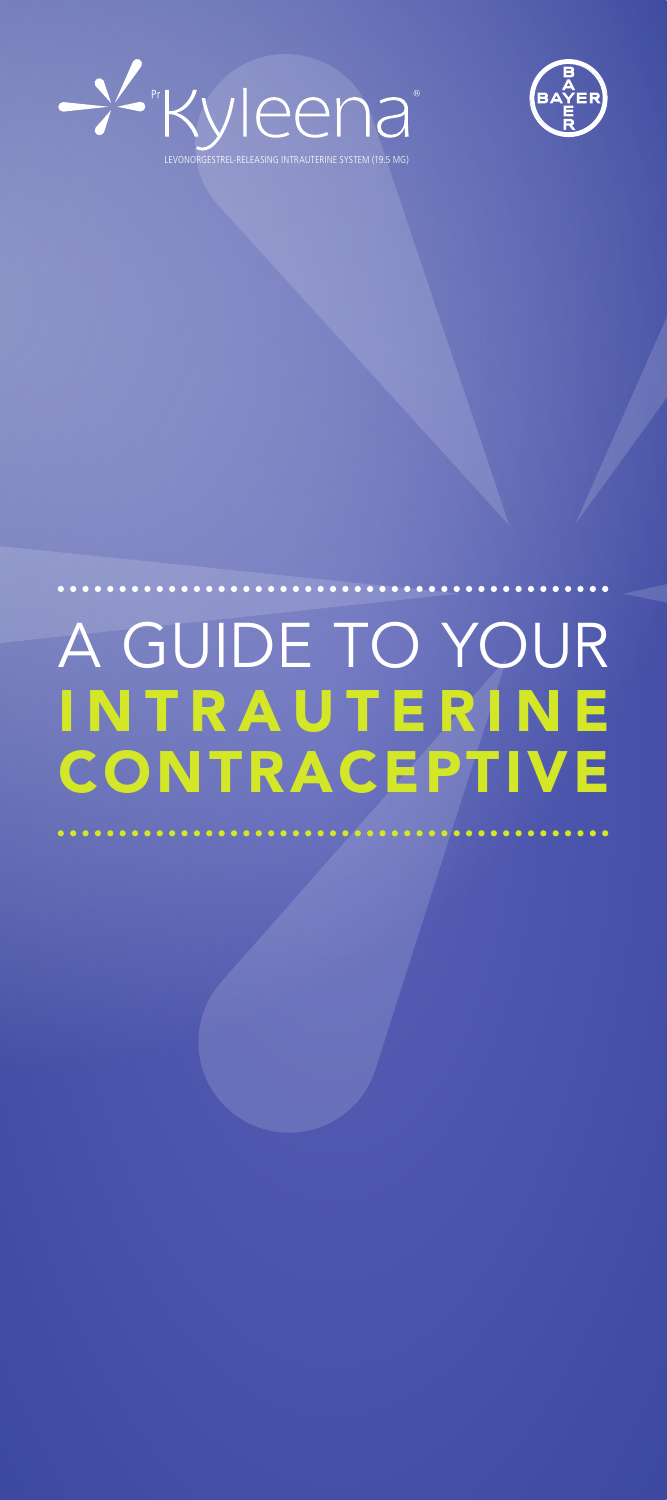# WHAT IS KYLEENA® ?

Kyleena® is an intrauterine system (IUS) used for the prevention of pregnancy for up to 5 years.

# What does Kyleena® look like?

Kyleena® consists of a small, white, T-shaped body made from soft, flexible plastic.

The vertical and horizontal arms of the T-body are about 3 cm long. The vertical arm is surrounded by a narrow, cylindrical-shaped drug reservoir that contains levonorgestrel. Two fine blue plastic threads are attached to the tip of the vertical arm. These threads are used for removal of the system. The threads can also be used to check if Kyleena® is in place. In addition, the vertical stem contains a silver ring located close to the horizontal arms, which is visible under ultrasound. Kyleena® is packaged with the EvoInserter® (which is used to insert Kyleena® ).



## Important aspects of Kyleena® :

- Releases a low amount of a hormone called levonorgestrel directly into the uterus every day (Kyleena® contains 19.5 mg of levonorgestrel)
- Does not contain any estrogen

### How does Kyleena® work?

Kyleena® may work to prevent pregnancy in several ways: reducing the monthly thickening of the lining of the uterus  $\bullet$ , thickening the mucus in the cervix (this makes it harder for sperm to pass through the cervix)  $\bullet$ , and impairing sperm movement and function. These actions together prevent the sperm and egg from coming into contact and work together to prevent pregnancy.



# How effective is Kyleena®?

Clinical trials found that there was less than 1 pregnancy per year for every 100 women using Kyleena®.

### TYPICAL PREGNANCY RATES for different methods of birth control, and pregnancy rate when no birth control is used

| <b>Product</b>                                           | <b>Reported pregnancies</b><br>per 100 women within<br>the first year of use |
|----------------------------------------------------------|------------------------------------------------------------------------------|
| Hormonal intrauterine system (IUS)                       | Less than 1                                                                  |
| Copper intrauterine device (IUD)                         | Less than 1                                                                  |
| Progesterone injection                                   | 6                                                                            |
| Combined hormonal contraceptive<br>(pill, patch or ring) | 9                                                                            |
| Diaphragm                                                | 12                                                                           |
| Male condom                                              | 18                                                                           |
| Female condom                                            | 21                                                                           |
| Sponge, spermicide                                       | $21 - 28$                                                                    |
| Withdrawal method                                        | 22                                                                           |
| Natural family planning                                  | 24                                                                           |
| No birth control                                         | 85                                                                           |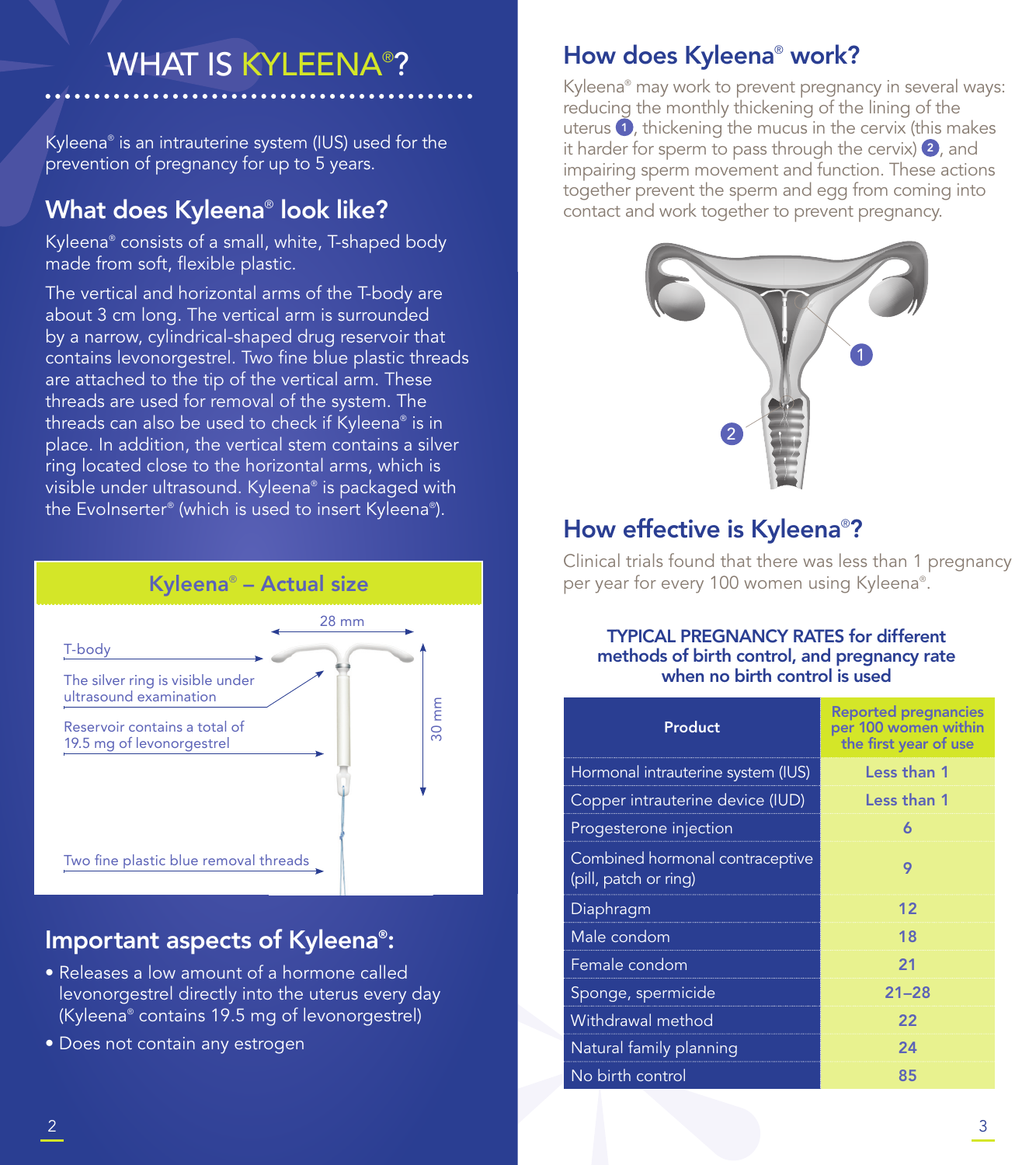# PLACEMENT

Some important information you should know about starting with Kyleena®

## When should Kyleena® be placed?

Kyleena® should be placed within 7 days of starting your period. It is best to wait 24–48 hours before having intercourse in case of discomfort. In this case, no backup birth control is needed. If it is certain that you are not pregnant, Kyleena® may also be placed at any other time during your cycle.

Tell your healthcare professional if you have had unprotected sex since your last period. If Kyleena® is placed more than 7 days since your period started, use a condom or diaphragm, or do not have sex for the next 7 days. Kyleena® cannot be used as emergency birth control.

- When replacing an existing system for a new one, it is not necessary to wait for your period
- Following childbirth, Kyleena® should be placed only after the uterus has returned to its normal size, and not earlier than 6 weeks after delivery
- Kyleena® can be placed immediately after a first trimester abortion; if an abortion takes place in the second trimester, placement of Kyleena® should be delayed for 6 weeks or until the uterus has returned to normal size

# How is Kyleena® placed?

- After a pelvic examination, your healthcare professional will place a thin flexible plastic tube containing Kyleena® into your uterus – at this point you may feel some discomfort
- Once Kyleena® is in the correct position, your healthcare professional will withdraw the tube, leaving the system in place in the uterus
- Finally, your healthcare professional will trim the removal threads to a suitable length

Some women may feel dizzy after Kyleena® is placed. This feeling goes away after a short rest. The placement may cause a seizure in patients who have epilepsy. You may also experience some bleeding during or just after placement. After placement you may feel some cramp-like menstrual pain; however, this usually stops within a few days.

It is not likely, but Kyleena® may go through the wall of the uterus during placement and come to rest outside the uterus. If this happens Kyleena® must be removed.

# How long does placement take?

The placement procedure usually takes a few minutes after your healthcare professional has completed the pelvic examination.

# How quickly does Kyleena® start to work?

Kyleena® starts to work right away if it is placed within 7 days of the start of your period. It is best to wait 24–48 hours before having intercourse in case of discomfort.

If Kyleena® is placed more than 7 days after the start of your period, use a condom or diaphragm for the next 7 days. Alternatively, do not have sex for the next 7 days.

# What is the risk of uterine perforation?

Most often during placement, Kyleena® may become attached to (embedded) or go through the wall of the uterus, but this is uncommon. This is called perforation. If this happens, Kyleena® must be removed. The risk of perforation is increased in breastfeeding women, and in women who have placement up to 36 weeks after delivery, and may be increased in women with a mis-shaped uterus or a uterus that is fixed and leans backwards (fixed retroverted uterus).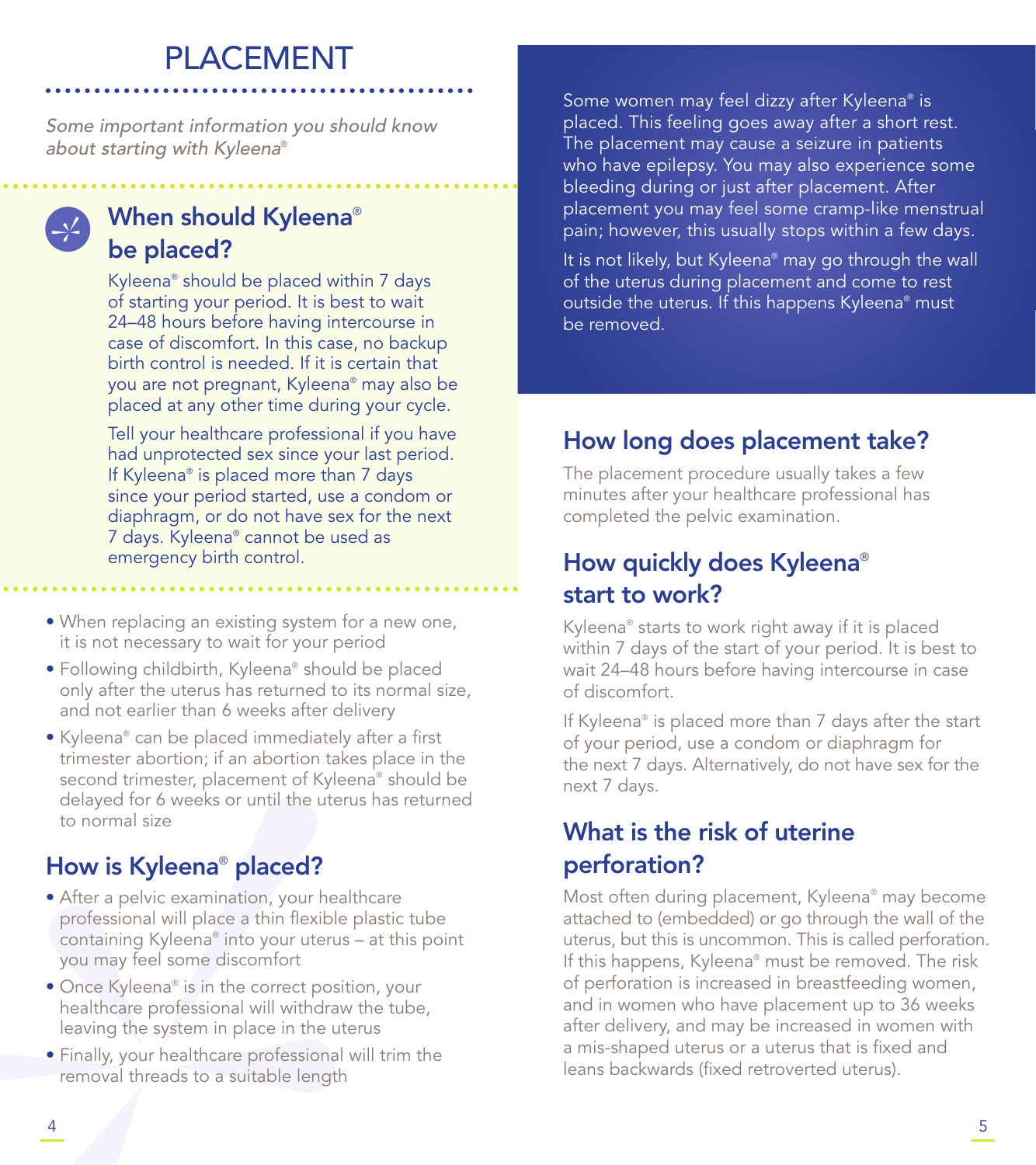# Is there a risk of infection with Kyleena® ?

Hormonal contraceptives including Kyleena® DO NOT PROTECT against Sexually Transmitted Infections (STIs) including HIV/AIDS. To protect yourself against STIs you can use condoms with Kyleena® .

In the first 3 weeks after placement of an IUS/IUD, there is an increased risk of a serious pelvic infection called pelvic inflammatory disease (PID). Other known risk factors for PID are having multiple sexual partners, frequent intercourse, sexually transmitted infections (STIs) and young age.

PID can cause serious problems such as difficulty getting pregnant, development of a pregnancy outside the uterus (ectopic pregnancy), or pelvic pain that does not go away. PID is usually treated with antibiotics. More serious cases of PID may require surgery.

Tell your healthcare professional right away if you have signs of PID. These can include long-lasting or heavy bleeding, unusual vaginal discharge, pain in your lower stomach area, painful sex, chills or fever.

# Is there a risk of ectopic pregnancy with Kyleena® ?

While using Kyleena® , the risk of pregnancy is low. However, if you get pregnant while using Kyleena® , it is more likely that the pregnancy will be ectopic. This means that the pregnancy is not in the uterus. Ectopic pregnancy is a serious condition. Tell your healthcare professional immediately if you have lower abdominal pain, especially if you have missed a period and/or have unexpected bleeding. These can be signs of an ectopic pregnancy.

# YOUR FIRST FEW DAYS AND MONTHS WITH KYLEENA®

Here are some additional things you should know as you continue with Kyleena®

# How will Kyleena® affect my periods?

Kyleena® may affect your menstrual cycle. For the first 3 to 6 months, your period may become irregular and the number of bleeding days may increase. You may also have frequent spotting or light vaginal bleeding. Some women have heavy or prolonged bleeding during this time. Contact your healthcare professional if this persists.

Overall, you are likely to have a gradual reduction in the amount and number of days of bleeding each month. Some women eventually find that periods stop altogether.

When Kyleena® is removed, periods soon return to normal.

# What if I stop having periods?

Over time, your menstrual period may gradually disappear when using Kyleena® . This is because of the effect of the hormone on the lining of the uterus. The normal monthly thickening of the uterine lining with blood does not happen; therefore, there is little or no bleeding, as happens during a usual menstrual period. It does not necessarily mean you have reached menopause or are pregnant.

If, however, you are having regular menstrual periods and then do not have one for 6 weeks or longer, it is possible that you may be pregnant. You should speak to your healthcare professional.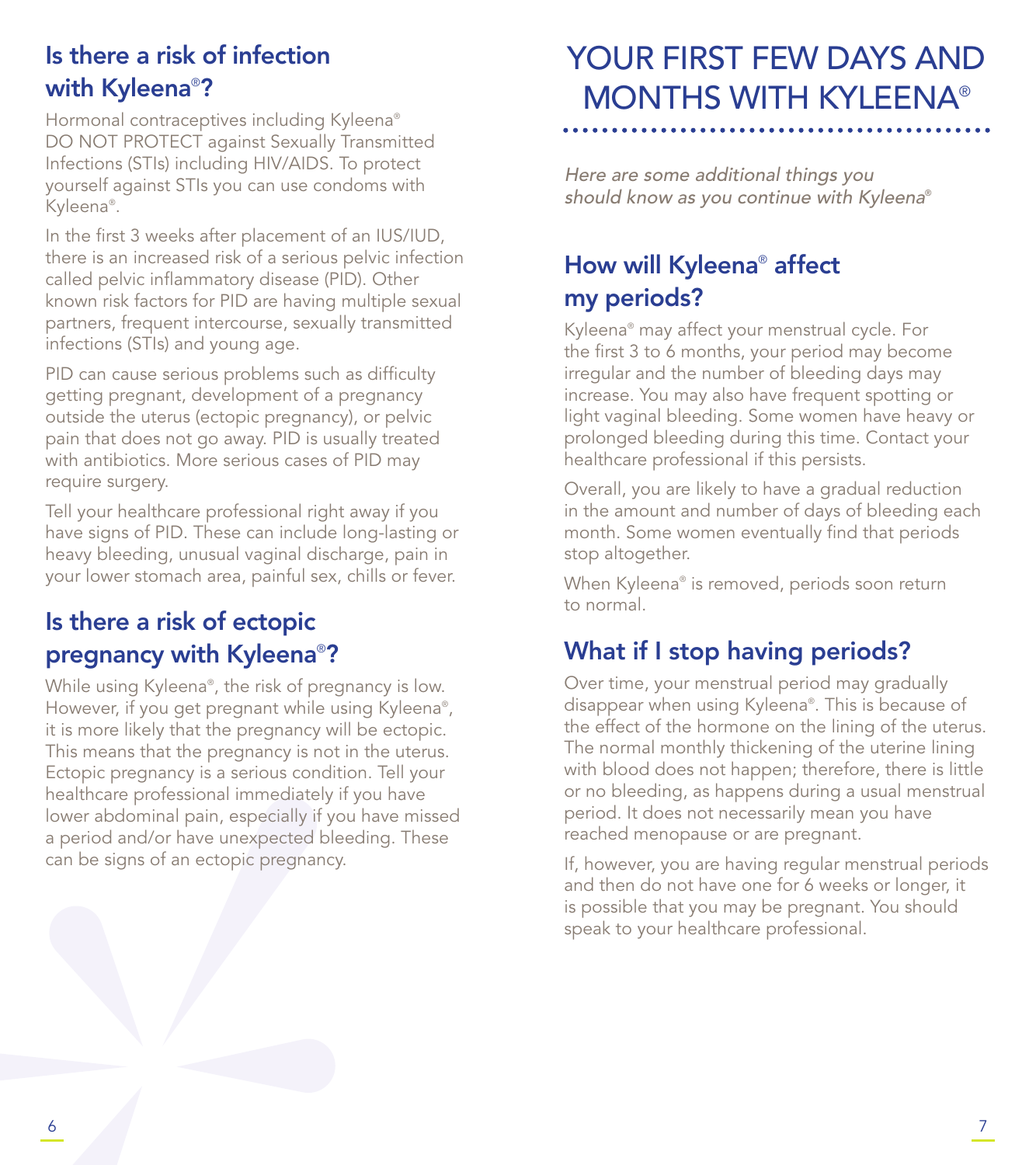# Can Kyleena® fall out?

Although unlikely, Kyleena® may fall out on its own. This is called expulsion. If this happens, you are not protected against pregnancy. An unusual increase in the amount of bleeding during your period might be a sign that this has happened. If you think Kyleena® has fallen out, avoid intercourse or use a non-hormonal method of birth control and talk to your healthcare professional.

# How can I check if Kyleena® is in place?

After each menstrual period or about once a month, you should check by feeling if the threads are still in place. Your healthcare professional will show you how to do this. Do not pull on the threads, as you may accidentally pull Kyleena® out.

If you cannot feel the threads, this may indicate that Kyleena® has fallen out or uterine perforation has occurred. See your healthcare professional and in the meantime, use another method of non-hormonal contraception. You should also see your healthcare professional if you can feel the lower end of Kyleena® itself.

# How often should I have Kyleena® checked?

You should have your Kyleena® checked about 4 to 12 weeks after placement, again at 12 months and then once a year until it is removed. Kyleena® can stay in place for up to 5 years before it must be removed. You should receive a Patient Reminder Card from your healthcare professional after the placement of Kyleena® . Keep this card until Kyleena® is removed and bring it with you to every medical appointment.

# Will Kyleena® interfere with sexual intercourse?

During sexual intercourse, you or your partner should not be able to feel Kyleena®

If you can feel Kyleena® , or if you feel any pain or discomfort, then you should not have sexual intercourse until you see your healthcare professional to verify it is still in the correct position. The removal threads may be felt by your partner during intercourse.

SAFE SEX: Does Kyleena® protect against sexually transmitted infections (STIs)?

Hormonal contraceptives including Kyleena® DO NOT PROTECT against Sexually Transmitted Infections (STIs) including HIV/AIDS.

To protect yourself against STIs you can use condoms with Kyleena® .

# WHAT ARE THE SIDE EFFECTS OF KYLEENA® ?

The following is a list of possible side effects by how common they are. Very common side effects (may affect more than 1 in 10 women) include acne/oily skin. Common side effects (may affect up to 1 in 10 women) include nausea, hair loss, infection of the ovaries, fallopian tubes or uterus, painful menstruation, breast pain/discomfort and discharge from the vagina. Uncommon (may affect up to 1 in 100 women) events include excessive hair on the face, chest, stomach or legs. Few women using Kyleena® after delivery have reported less milk production.

If you have a troublesome symptom or side effect that is not listed here or becomes bad enough to interfere with your daily activities, talk to your healthcare professional.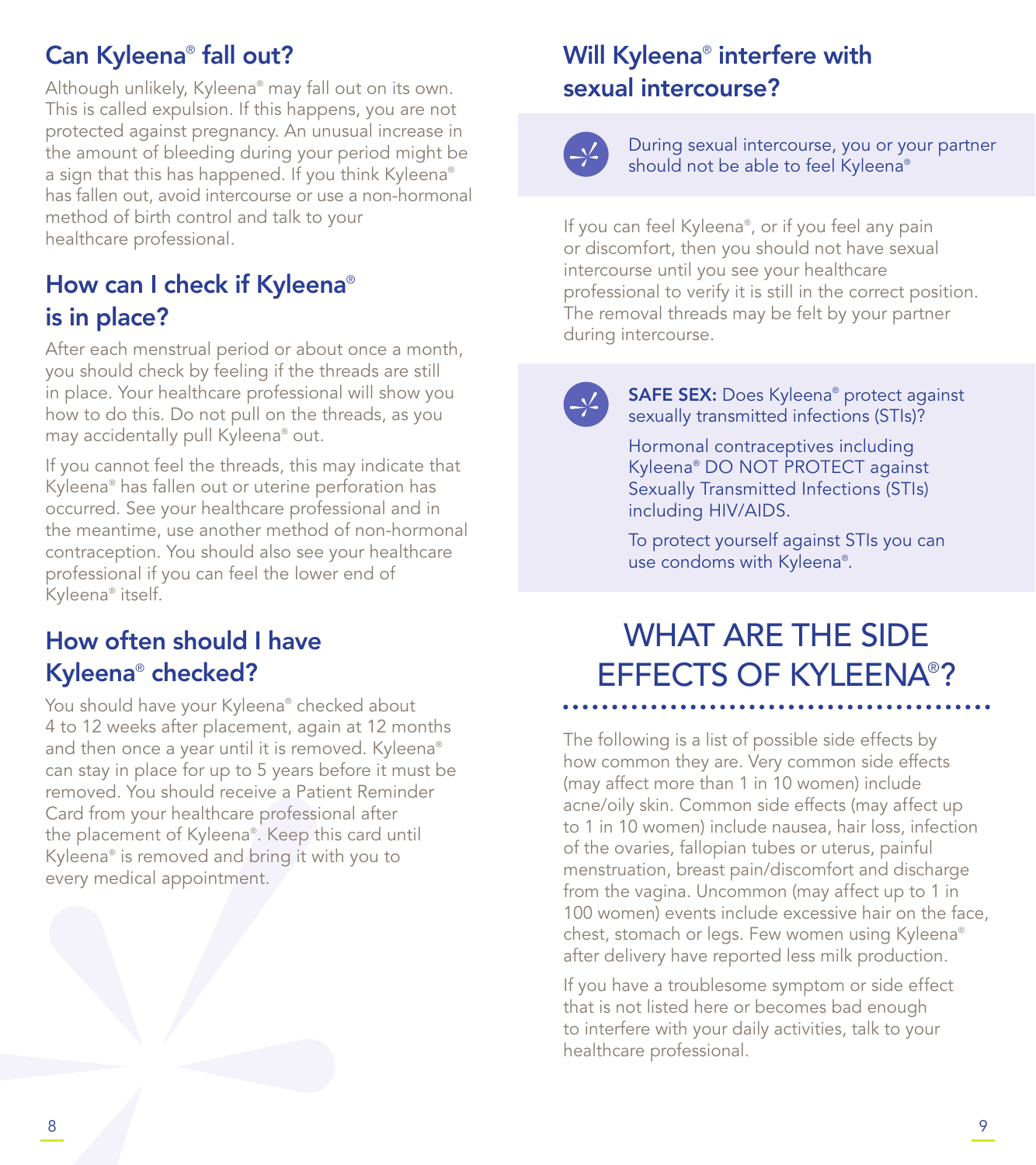Record your menstrual blood flow or any bleeding that occurs between periods by marking in the appropriate square (day) of the

Record your menstrual blood flow or any bleeding that occurs<br>between periods by marking in the appropriate square (day) of the

■ Heavy Flow – Fill in the box • Spotting – Mark a dot X Normal Flow – Mark an X No Bleeding – Leave blank

Heavy Flow - Fill in the box X Normal Flow - Mark an X

 $\ddot{\bullet}$ 

Bleeding - Leave blank

 $\overline{2}$ 

Spotting - Mark a dot

calendar, using the following guide.

endar, using the following

 $\overline{\overline{6}}$ 

guide.

# YOUR NEXT FEW YEARS WITH KYLEENA®



# What if I decide to have a baby?

Your usual level of fertility should return soon after Kyleena ® is removed

If you wish to become pregnant, ask your healthcare professional to remove Kyleena ® .

# How is Kyleena<sup>®</sup> removed? How do I continue with Kyleena ® after 5 years?

Kyleena ® should be removed no later than the end of the fifth year of use. You should see your healthcare professional when you want to have Kyleena ® taken out.

Removal of Kyleena ® is usually very easy.

Kyleena ® may break, most often during a difficult removal. Broken pieces must be found and removed. Surgery may be needed to do this.

You could become pregnant as soon as Kyleena ® is removed, so you should use another method of birth control if you do not want to become pregnant. Talk to your healthcare professional about the best birth control methods for you, because your new method may need to be started 7 days before Kyleena ® is removed to prevent pregnancy.



If you wish to continue using Kyleena ® after 5 years, your healthcare professional can remove Kyleena ® and insert a new one immediately

If the same Kyleena ® system has been left in place for longer than 5 years, you may become pregnant. Pregnancy should be ruled out before placement of a new system.

# Kyleena® menstrual diary Kyleena® menstrual diary

Jse the Kyleena® menstrual diary to keep track of any spotting or bleeding which may occur in the next few months.\* Use the Kyleena® menstrual diary to keep track of any spotting or bleeding which may occur in the next few months.\*